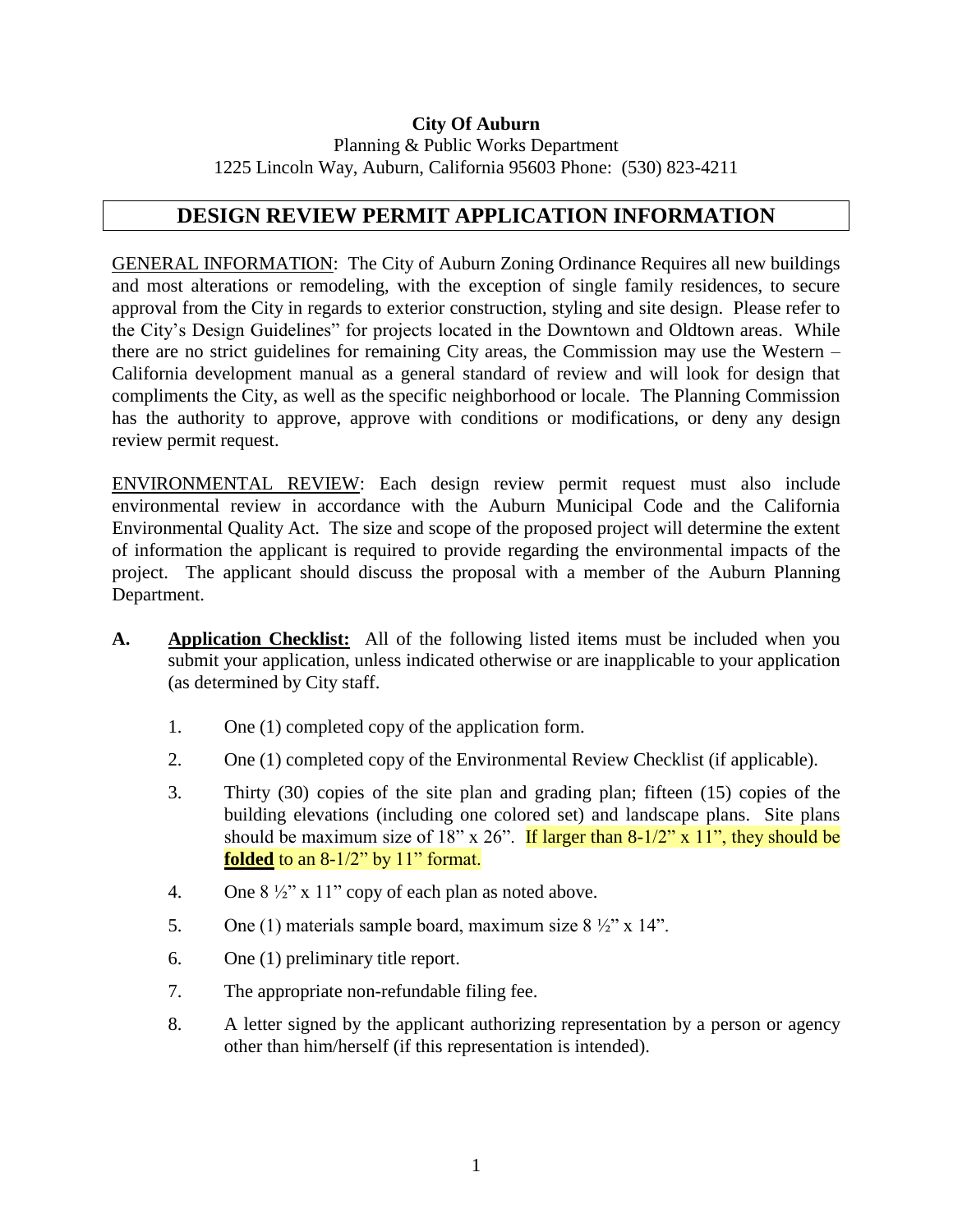- **B.** Site Plan: Thirty (30) copies of all of the following listed items must be included when you submit your application, unless indicated otherwise or are inapplicable to your application (as determined by City staff).
	- 1. Title Block including applicant, agent, engineer, and architect(s) address and phone number(s).
	- 2. Summary legend describing project information including zoning and lot size. For new construction, provide summary of units permitted proposed, building coverage permitted and proposed, off-street parking required and proposed, unit square footage breakdown.
	- 3. Graphic scale and north arrow (site plan must be oriented so that north is towards the top of the plan).
	- 4. Vicinity map (showing property location to major roads or major landmarks).
	- 5. Show locations and dimensions of existing and proposed structures and walls (identify "existing" as a solid line and "proposed" as a dashed line).
	- 6. Label the use of all existing and proposed structures or area.
	- 7. Show the distance between structures and to the property lines.
	- 8. Show square footage of the structure(s) and percentage of structure coverage in relationship to the entire lot.
	- 9. Show location and dimensions of adjacent street right-of-way, property lines, building setback lines, sidewalks and easements.
	- 10. Show off-street parking facilities, including parking area and layout, loading areas, dimensions or details of typical parking spaces (including standard, compact, and handicapped spaces) and drive aisles. Parking spaces should be individually numbered or numbered by groups of stalls (e.g. 1-4, 5-12, etc.)
	- 11. Show site access (including driveways).
	- 12. Indicate existing and proposed landscaping. Preliminary landscaping to include trees and major planting areas (specific materials, sizes, and numbers to be part of final detailed plans following Commission approval).
	- 13. Identify the location of freestanding and wall mounted lighting. Provide details of light fixtures indicating size, height, materials, lenses, method of shielding, etc.
	- 14. Show size and species of all trees six (6) inches and greater, in diameter at breast height.
	- 15. Show location and size of all proposed and existing signs, fences and walls.
	- 16. Identify the location of the refuse enclosure. Provide a detail of the enclosure, identifying materials, color, heights, etc.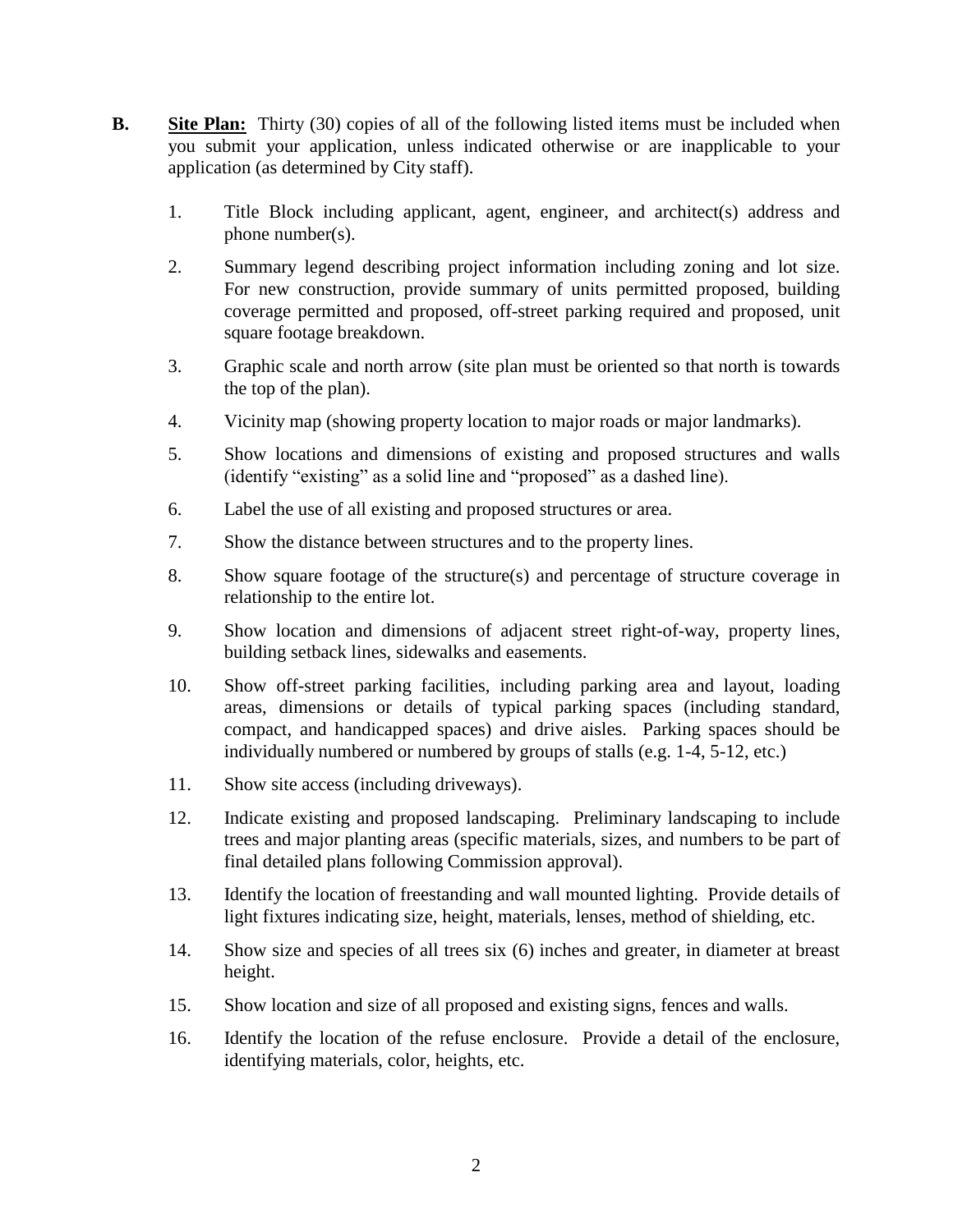- 17. Show location and general dimensions of watercourses and drainageways on the site, including any proposed modifications.
- 18. Show location and general dimensions of all existing and proposed culverts or bridges on the site.
- 19. An 8 ½" x 11" clear transparency of the plot plan, elevations, and any other related maps, plans, etc. is required for all projects.
- **C. Preliminary Grading Plan:** Thirty (30) copies of a detailed grading and drainage plan (when applicable) drawn to scale.
	- 1. Project name, north arrow and scale (scale to match site plan).
	- 2. All existing grades and proposed grades (both on site and on adjacent property as it affects proposed grading).
	- 3. Grades and slopes for all accessible paths of travel (as required b the Uniform Building Code).
	- 4. Surrounding street grades and pad elevations of proposed buildings and existing/approved buildings on adjacent property.
	- 5. All cut/fill slopes.
	- 6. Location and elevations of proposed retaining walls (include TW and BW elevations at key locations).
	- 7. All true elevations including: contours, spot, existing and post project elevations.
	- 8. Method of drainage.
	- 9. Any natural features including: wetlands, streams, slopes, etc.
	- 10. All existing trees 6" in diameter and larger.
	- 11. Grading quantities (excavation, fill and site balance).
	- 12. Provide representative cross sections for key locations on the project.
- **D. Project Elevations:** Fifteen (15) copies of project elevations (when applicable) are to be submitted, drawn to scale, properly dimensioned, and clearly showing all of the following items with one set to be colored:
	- 1. Buildings (existing and proposed) from at least four (4) directions (labeled by compass direction).
	- 2. Height of all existing and proposed structures.
	- 3. Exterior building materials (labeled).
	- 4. Colors (including all exterior surfaces and materials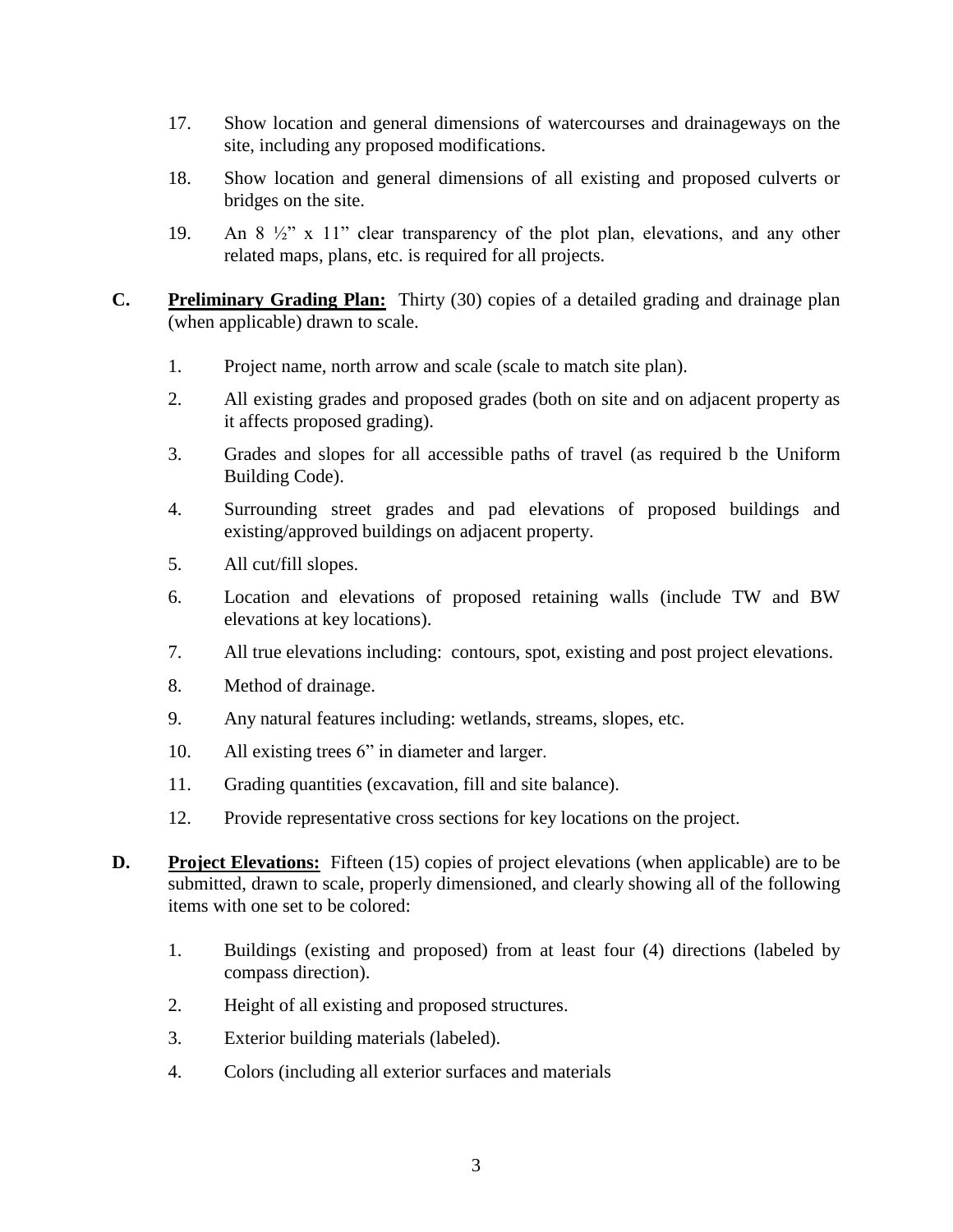- 5. Mechanical equipment and appurtenances (including roof units, air conditioners, gas and water meters, and electrical boxes if known).
- 6. Roof plan with cross section(s) indicating roof-mounted equipment and method of screening.
- 7. Fences and walls (materials labeled).
- 8. Signs (existing and proposed).
- 9. Exterior lighting. Include details (cut sheets/brochures are acceptable).

**NOTE:** Elevations must not show site or background details (i.e. mounding, trees, plantings, mountains, etc.) unless reasonable facsimiles will be put into initial project.

- **E. Site Context Information:** As part of the initial project submittal, provide two (2) sets of photographs of the project site with images of the proposed project digitally superimposed in the photographs, or two (2) sets of enhanced architectural elevations expanded to include the project site. The photographs or expanded elevations of the project site should illustrate the relationship of the development to the project site and surrounding properties. The images shall include all adjacent properties within 100'. After project revisions have been made to address initial development related issues, and prior to scheduling for a public hearing, the developer shall provide a total of six (6) sets of photographs/plans.
- **F. Material Sample Board:** One (1) copy of specific examples of proposed materials and colors to include:
	- 1. Exterior building materials (e.g.) siding, (plaster, trim, etc).
	- 2. Roofing material.
	- 3. Exterior paint/finish colors (e.g.) color strips, actual product examples, etc).
	- 4. Sign (materials/colors)
- **G. Landscape Plan:** Fifteen (15) copies of a landscape plan drawn to scale indicating:
	- 1. Project name, north arrow and scale (scale to match site plan).
	- 2. Location of all existing and proposed trees and Tree Legend indicating: botanical name & common name; quantity; size; and water usage  $(L, M, H)$ .
	- 3. Location of proposed of proposed turf (grass) areas.
	- 4. A Plant Legend in table form indicating all shrubs and ground cover. Include the following information in the Plant Legend: botanical & common name; size; and water usage  $(L, M, H)$ ; height & width for mature shrubs. Replace height & width with typical spacing for ground cover. Individual shrub/ground cover locations do not need to be shown if a complete Plant Legend is provided.